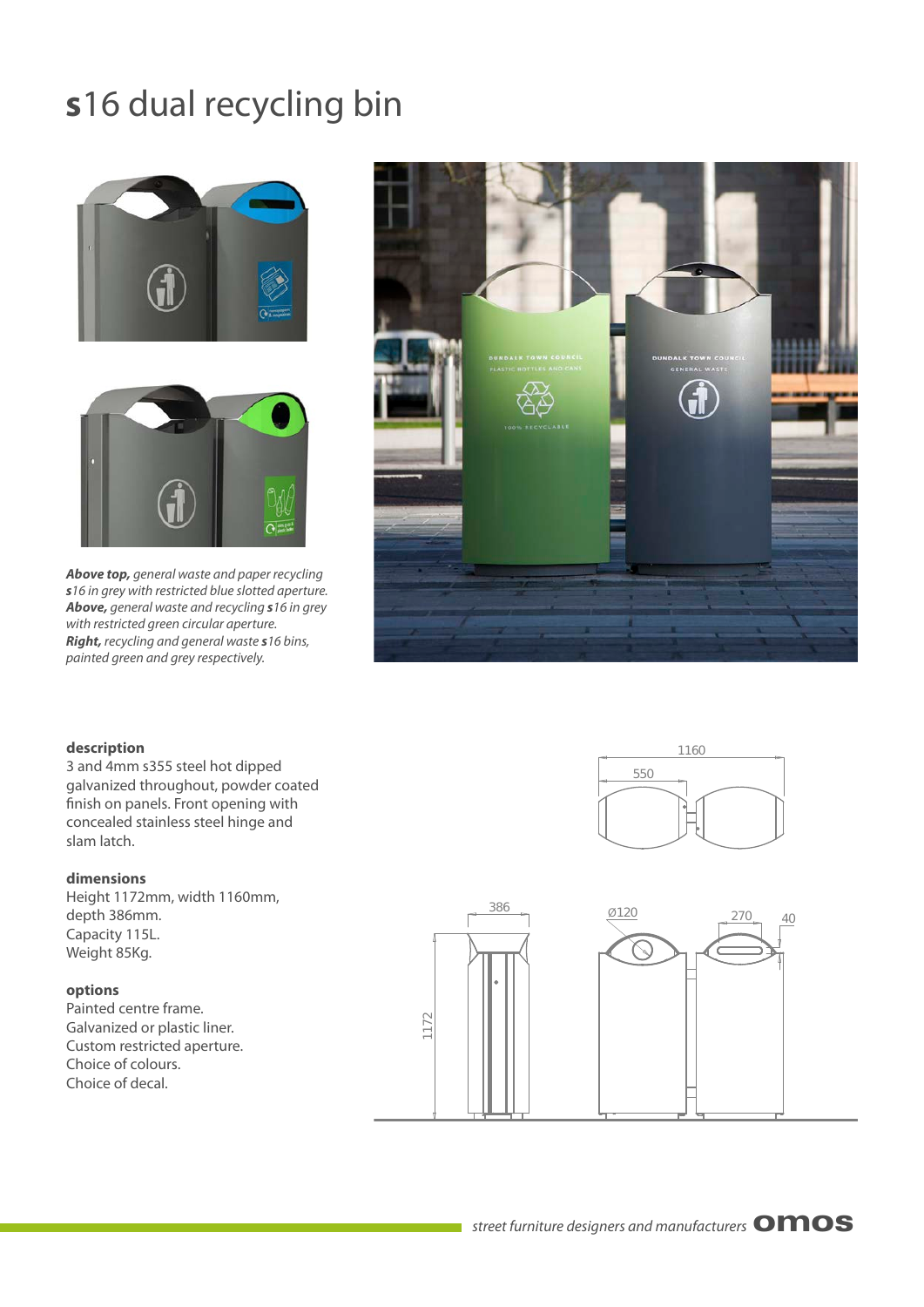### Ø120 386 **s**16 Fixing Instructions

### **(for areas already paved)**

- **1** Determine the location for the dual bin. Remove pavers and excavate a hole to minimum dimensions of L1200 x W600 x D400mm. The size of the foundation may vary depending on the ground conditions.
- **2** Fill the hole with 35N20 concrete up to 15mm below the level of the underside of the pavers ensuring a good smooth surface finish.
- **3** Allow sufficient time for the concrete to set then apply a layer of dry sand/cement mix over the pad. Compact and adjust to bring this to the level of the underside of the paving.
- **4** Replace the paving slabs and ensure that they are well bedded in.
- **5** Place the dual bin in the desired location and mark through the fixing holes making sure this is done accurately.
- **6** Drill through pavers into the concrete pad. Drill following fixing manufacturer's instructions to suit the chosen fixing. Use M12 through bolts to fix (such as Hilti HSA M12 x 180).
- **7** Tighten the levelling base.
- **8** Lift the bin into place and tighten the nuts.

#### **Foundations**

The dual bin can be fixed directly to a concrete slab or to concrete pads beneath paving stones. Foundations must be to engineer's specification.







*Right and above, fixing details for s16 dual recycling bin.*